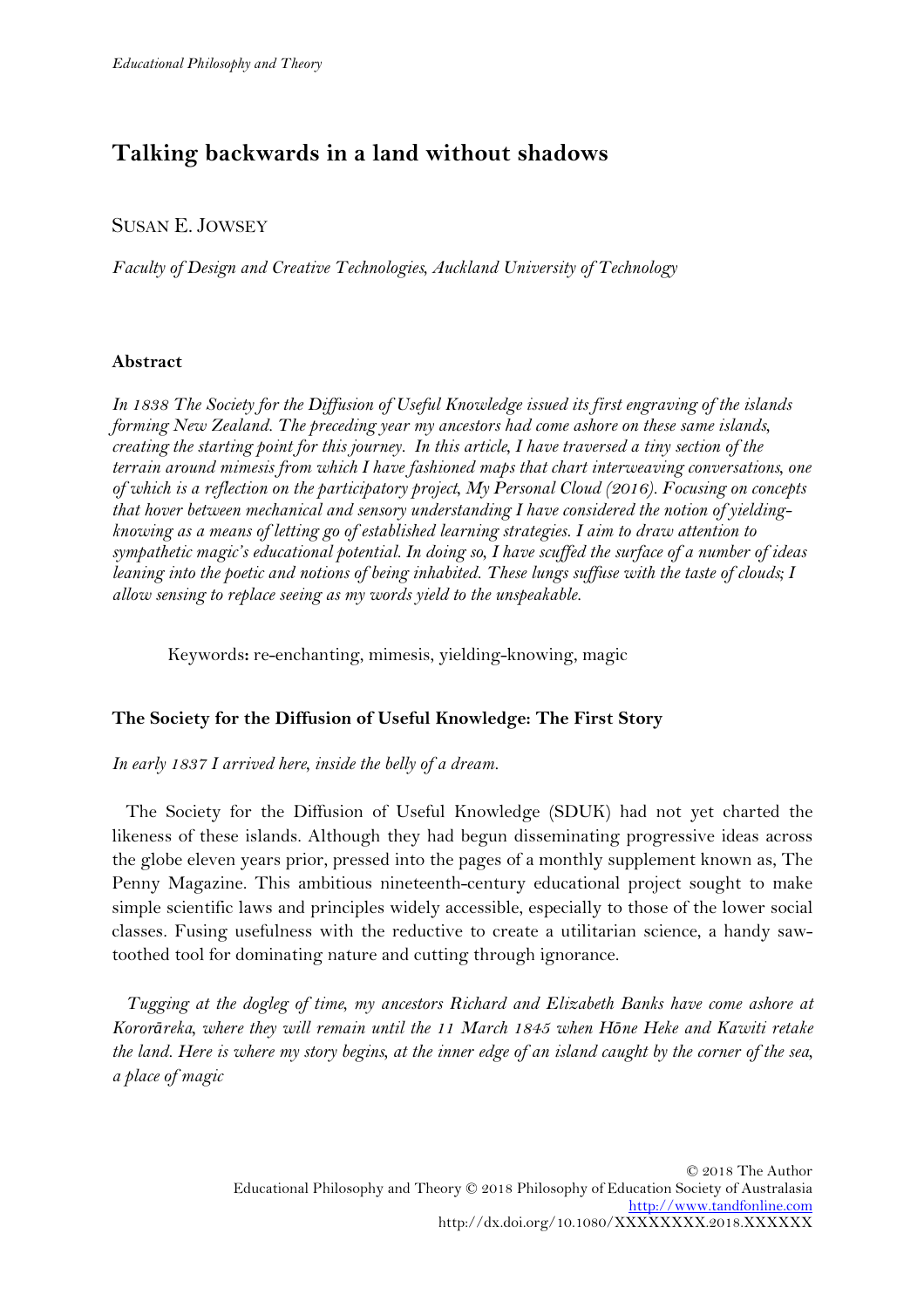It would be nearly two more years before cartographic effigies of Aotearoa produced by The Society for the Diffusion of Useful Knowledge were published and ready for dissemination into school rooms across the globe. (The SDUK published their first map of Aotearoa, entitled 'Islands of New Zealand' on the 26th of November 1938) Engraved lines, etched with sanctified names and cryptic symbols, orientate us to true north. A place where ownership is a power asserted as much on the spirit as it is on the body.

There are obviously lines of all kinds in the real world, but they are quite different from lines on maps because maps represent the world as essentially static and thus hide the fact that the real world is continuously changing, its constituents interacting in manifold ways. (Herva, 2010, pp. 338).

Within this *geography*, (from the Greek geographia, earth + writing) nature yields stories rich with imagining, revealing a history of encounters where the animate and inanimate interact through forms of sympathy, analogy and resemblance (Herva 2010, Thomas 2004, Foucault 1970). In this place, useful knowledge has not yet been co-opted by reductionism; the physical world is inhabited by magic, creating a geography of time as meaningful as any future form of representation. "Glaciers portrayed as sentient beings in these stories seemed to be, in the felicitous phrase of French Anthropologist Claude Lévi-Strauss, "good to think with" (Cruikshank, 2004, pp. 8).

SDUK's cartographic map provides an image of this land, invoking the Laws of Similarity and Contagion. The symbolic establishes a mimetic relationship with what it depicts, the earth's surface viewed as territory, a diagram of European expansionism, a very particular history. Map lines connect us, through the ether, to places we may never traverse. The cartographer's art, plotting latitude and longitude, drawing a likeness that has the power to change the course of our interwoven histories. In this act of sympathetic magic (where things act on each other at a distance through a secret sympathy) the map imbibes its source, colonial power, becoming a map of conflicts, of wars to come.

…magic is not about belief, superstition or the supernatural in any conventional sense. 'Magic', ... is 'based on a unique type of consciousness: the awareness of the interrelatedness of all things in the world by means of a simple but refined sense of perception' (p. 12). Magic, then, is not some esoteric force but a mode of bonding and 'being one', so to speak, with a richly interconnected world. (Herva, 2010, pp. 327 citing Glucklich, 1997).

Though regarded as the "mirror of nature" (Rorty, 1979, cited by Harley, 1989, pp. 5) the modern (eighteenth to the twentieth century) cartographer's mechanistic line has failed to circumscribe the emotional territory of a*ffect* - where the mute face of the image turns its visage toward meaning, yielding its unspoken essence. This *other* world is the place that we seek "...a 'not cartography' land where lurked an army of inaccurate, heretical, subjective, evaluative and ideologically distorted images" (Harley, 1989, pp. 5). This nonconformist terra incognita where the contingencies of touch trace the contours of silence.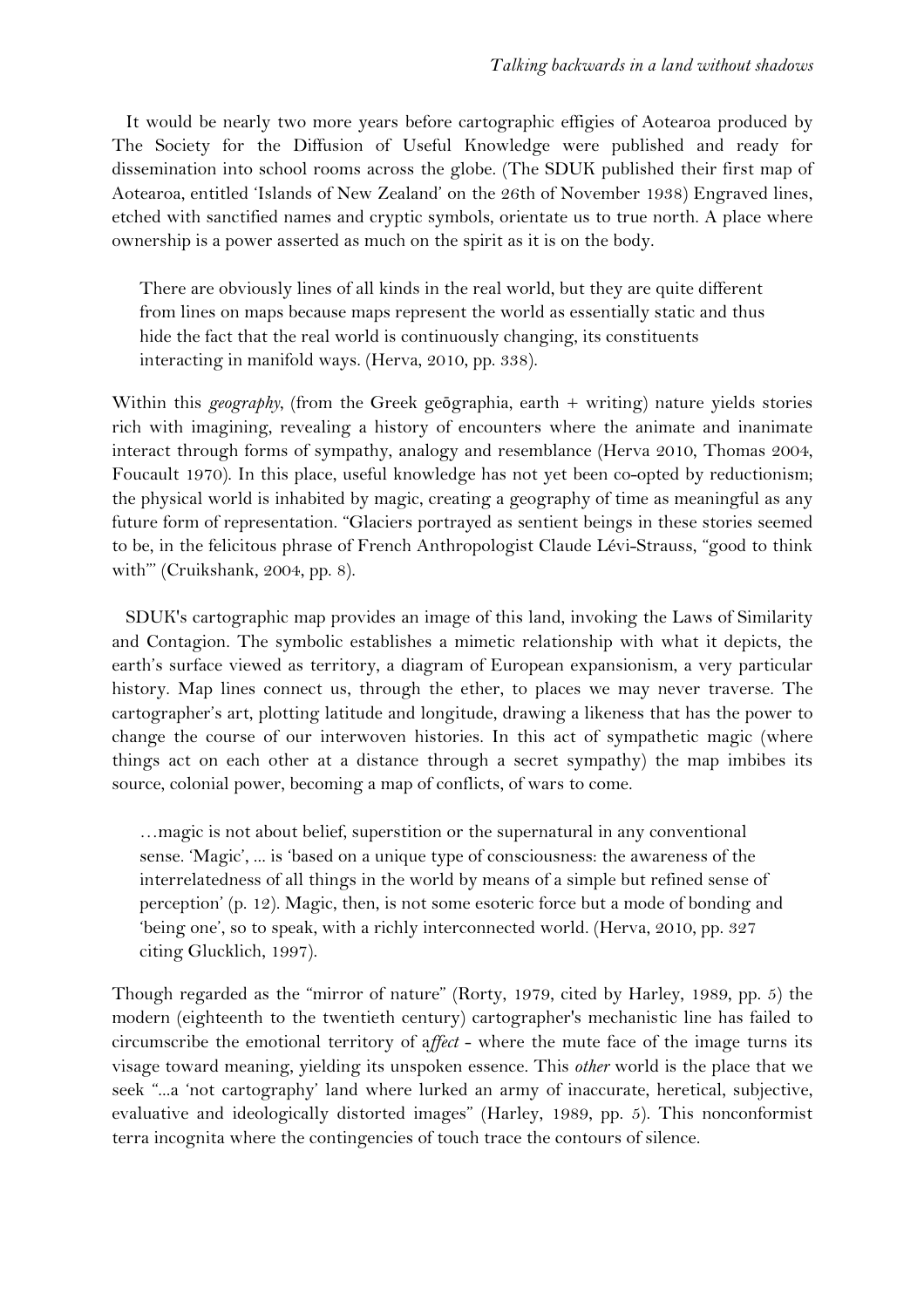## **Being and Becoming Stardust**

*In the belly of a dream, I am a curled frond at the heart of the giant Mamaku. Lulled by the songs of the winds. Here the eyes of nature have not (yet) been picked out, variables to be weighed and measured. Instead, I have merged into this place, not by stealth or camouflage but through apperception, subsumed within intersecting narratives.* 

Inside this cosmology, humans transform into occupied landscapes. "*Encounters* come in many forms" (Cruikshank, 2014, pp. 10). Sensing replaces seeing, and words yield to the unspeakable. Offering an interstice by which counter-narratives may enter, scientific concepts turning in upon themselves, and notions of plottable space dissolve. In the grip of such magic, nature airs its many voices and "...the body separates itself from thought, the individual breaks the boundary of his skin and occupies the other side of his senses" (Caillois, 1984, pp. 30). Swirling memories obnubilate the seer, sight bending to the knowledge of touch.

*Immersed in the roiling shadows cast by clouds that foretell the coming storm. Here the temporal and the spatial congeal in a strange tongue, a sensuous locus*. *Time quivers.* 

Once named matter is no longer unencumbered, stilled by language, it sits inert becoming a perfect specimen for the scientific gaze. However, nature is not an object, it responds, mocking our efforts to constrain its physical presence, weeds grow in the shadowed earth. As the fragmentary scrutiny of science casts its cataract eye downward toward the cauterising lens of tunnel vision, there is mischief afoot, as Anthropologist Michael Taussig (1993) assures us, in the kingdom of the real. Devilry too was stirring in the seventeenthcentury writing of Margaret Cavendish (1666) The Description of a New World, Called The Blazing-World. "Lenses can produce a magnified image of a louse, but not of a whole whale; they can operate in light but not in darkness; they can enhance one sense but are of no use to any of the others" (Cavendish, 1666, cited in Classen, 2005, pp. 81).

*A desperate twitching of the fingers, I am trying to button closed the gap that has opened betwixt the letting go and the cleaving to, between these islands and the sea forming a gulf of sky. An unendurable space of endings and beginnings, light and shadow. I ask myself, "What does it mean to see in this dense and tangled place?"* 

It's not surprising ...that we now find it difficult to believe that rocks, mountains and other landscape features like glaciers might listen when the very conditions of the Western material and cultural world are underpinned by language that rejects that possibility. (Cruikshank, 2014, pp. 4).

Searching for mnemonic clues to remind me that there is meaning, and onus bound to inhabitation. Groping for understanding using the sight of a touch, remembering as performance (Ingold, 2011). A kinaesthetic drawing of the landscape, a variant geography where contours are ridges on the tips of my fingers, reading yields to sentience. Touching unspools the mysterious, opening a cleft for questioning. "Is tomorrow today?" (William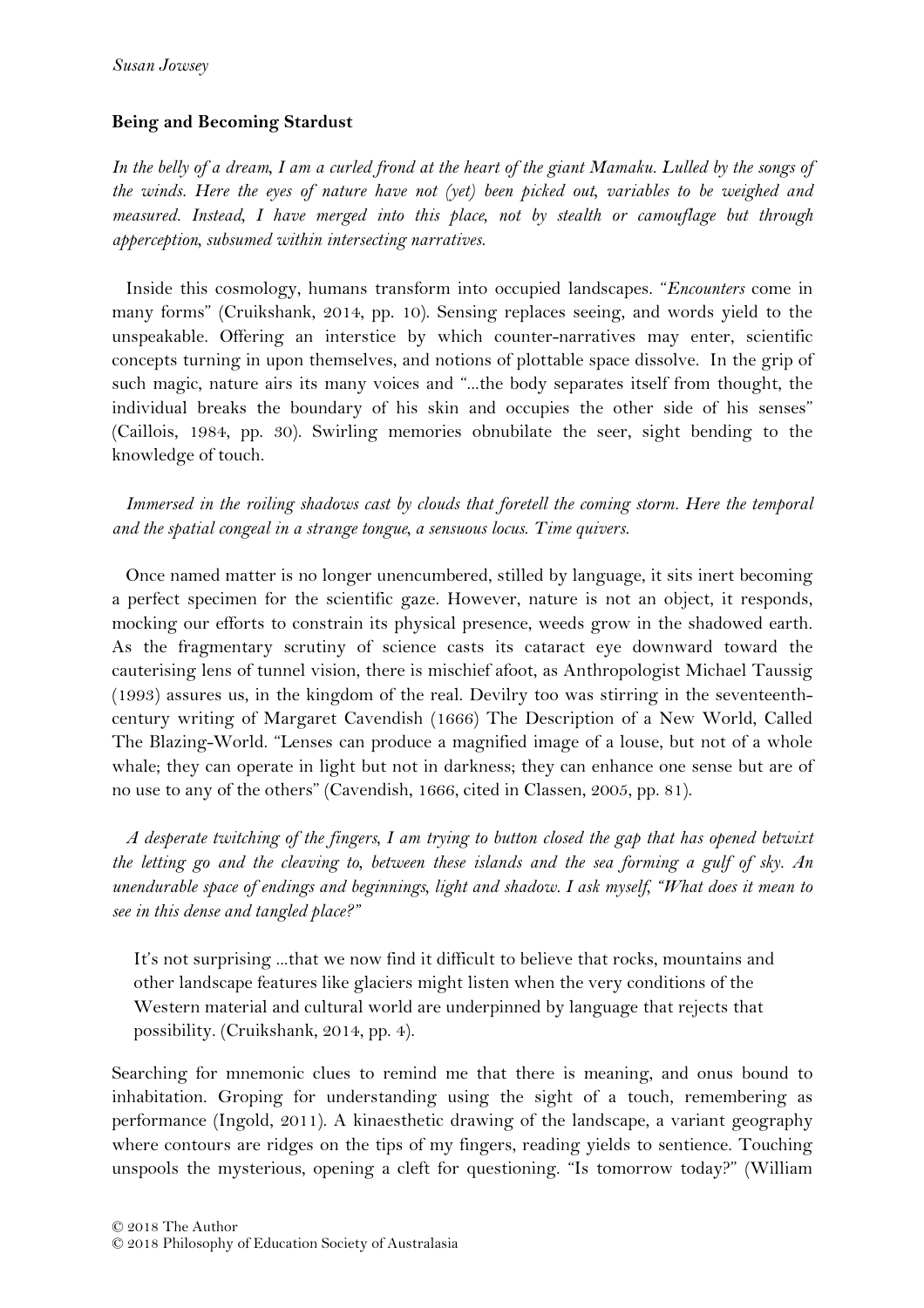asked his parents, five years of age) "It seems that what modern thought has done to place fixing it to spatial locations - it has done to people, wrapping their lives into temporal moments" (Ingold, 2016, pp. 3).

Touch, with all its bodily associations, the skin chafing on the material world, touching and being touched also calls forth memory and yearning, yielding to a different way of knowing. Surfaces colliding produce the sounds of hearing, light the touch of sight, the tongue licks the earth and explodes with taste, lungs expand and burn with the rasping air. Every aspect of our being connected through inhabitation (from Latin in- $\hat{i}n' +$  habitare 'dwell'). Dwelling-in, where the stars conjoin and atom by atom are reborn through a *secret sympathy*.

*In this hand, where the Kākā screeches, I am the dust of stars long dead. Interconnected, I will become the cosmos when I too die. This is my story, time and space dissolve in the belly of the dream. Through touch, I may learn to speak again.*

Many astrophysicists today agree...and even claim that the atoms that we are made of, that everything is made of, are the remnants of stars that exploded billions of years ago. Indeed, …the atoms of your left hand most likely come from the dust of a different star than those of your right hand. (Maurette, 2018, pp. 71).

### **Yielding-Knowing**

### *I have cast aside the proverb seeing is believing.*

Words alone fail to capture the magic inherent in the unfolding of comprehension, what is required is an active yielding to otherness, "the self losing itself, sinking, decomposing into the surrounding world" (Taussig, 1993, pp. 46). *Yielding-knowing* (Horkheimer and Adorno 1987, Taussig 1993) expounds a way of knowing that does not require 'objects' to adapt themselves to suit our perceptions of them (Marks, 2000). This then is a questioningknowing, where the optic no longer reigns over the sensorium. Divesting oneself of the conviction that by grasping the visual edges of the world the unknown will cease to exist. Yielding-knowing refers to knowledge gained by mirroring the world we inhabit (Taussig, 1993) rather than imposing our understanding on it. Yielding to the Other engages the capacity for learning through our mimetic faculty.

*On these islands, where the sea endlessly turns on itself, imitative practices bespeak a way to learn. I am the stars, and they are me.*

The mimetic offers us a "...soulful power derived from replication" (Taussig, 1993, pp. 3). The knitting together of subjective and objective, manifesting intertextual threads rich with diverse narratives. Pooling the imagination contained within the DNA of the classroom, provoking unexpected and oblique connections, teaching and learning conjoined. Knowledge, when unbuttoned from instruction, has a porous quality, soaking into the replicating force of magic. Why not harness this way of perceiving to challenge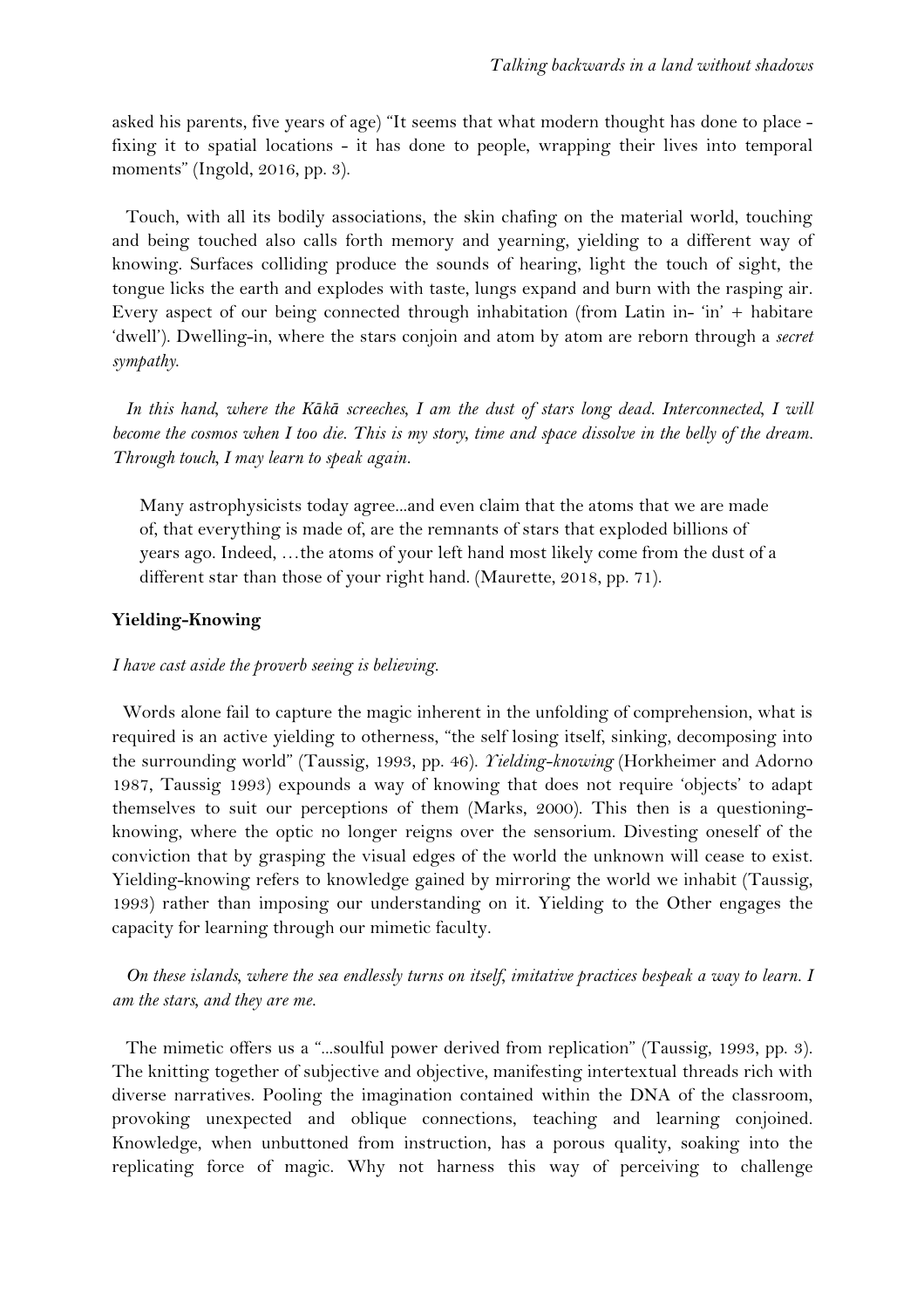contemporary educations territorial dominion? Breaching the "ephemeral border" (Abrams) that situates learning in the division "between our sensing bodies and the sensuous earth" (Abrams, 1996, pp. 256).

*The interior of the world inhabits me; I am a filament woven from a double helix my substance born from breathing in. Here then, we can tell stories where the welkin shelters inside our lungs producing a new language with which to speak the air.* 

# **Sympathetic Magic**

Sympathetic magic relies on the idea that *things* (in the broadest possible sense) act on each other at a distance through *a sympathy* (a chemistry) borne on an invisible ether. Science too hypothesises that things physically affect each other through the near vacuum of space. However, the modern Western-self prefers to claim that science is rational and all else is irrational, the domain of Otherness. There is strident opposition to the use of the word *magic* in relation to knowledge. To suggest that we might employ it to understand the everyday presupposes a suspension of the rational and forewarns a return to systems of belief. The supernatural reappears in its guise as the homunculus. Belief is a torturous thing; we may say we believe and yet not act by those beliefs. Tamar Gendler (2007) proposed differing categories of belief, coining the term *aliefs*.

To have an alief is, to a reasonable approximation, to have an innate or habitual propensity to respond to an apparent stimulus in a particular way. It is to be in a mental state that is (in a sense to be specified) *a*ssociative, *a*utomatic and *a*rational. (Gendler, 2008, pp. 557).

Eugene Subbotsky (2014) in his article The Belief in Magic in the Age of Science, attempts to account for the mysterious propensity of 'rational' people to subconsciously retain a fear of evil spells. In his experiments and subsequent texts, Subbotsky advances a theory that dissolves a direct connection between magical thinking and magical belief. Subbotsky states that magical thinking "...is commonly viewed as "the play of the imagination" and thus does not contradict our scientific beliefs" (pp. 3) in contrast he claims "...belief in magic implies that magic might have real-world effects" (Subbotsky, 2014, pp. 3). He also advocates magical thinking as an educational tool because of its effect on learning, asserting that magical thinking is akin to creative thinking. Subbotsky points to cognitive experiments that support this notion, stating that the addition of fantasy into the learning environment can strengthen logical thinking, however, the "...benefits of children's engagement in magical thinking are more likely to show up in the domain of creative thinking, perception, and memory, rather than in the domain of common problem solving" (Subbotsky, 2014, pp. 6).

Anthropologist, Stanley Tambiah (1990) proposes that a primary aim of magic is the production of dramatic effect, as such magic's efficacy derives from the ability to create conditions which are meaningfully transformative for the person or persons subject to it. Though Tambiah does not separate magical thinking from magical belief, his location of it within spectacle and effect resonates with many of the contentions put forward by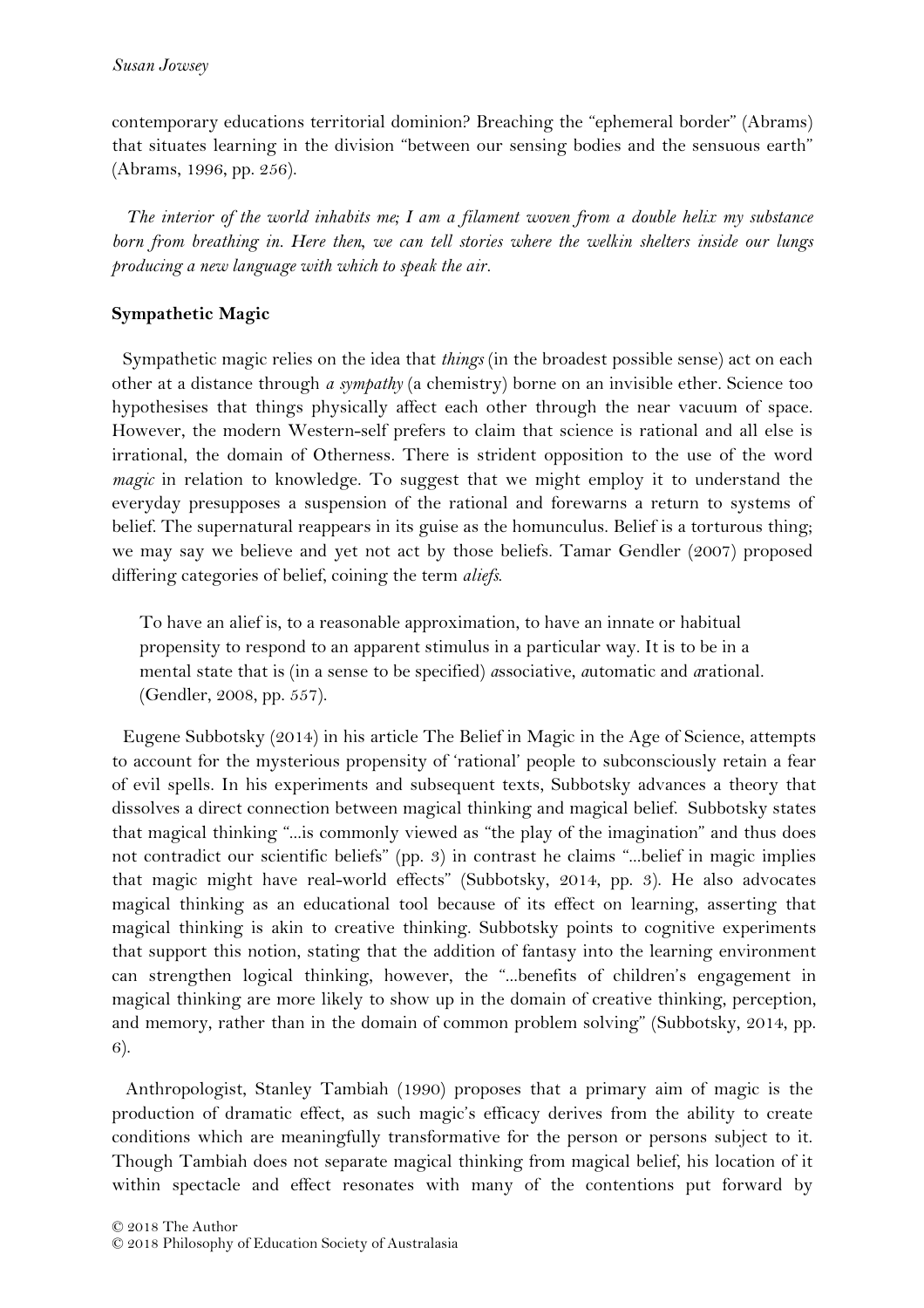Subbotsky about the "[f]acilitative effect of fantasy contexts on children's performance on cognitive tasks" (Subbotsky, 2014, pp. 6). Additionally, Taussig (2011) ascribes three stages to sympathetic magic's transformative effect. The first occurs when an image retains a relationship with what it portrays. The second establishes the mimetic between the body of the creator and the image. Lastly, the third station happens when the mimetic relationship between the maker and the image extends outward, into the ether. This third station is important to my story because the image, in its finished form, continues to exercise power over those who encounter it. Magic viewed in this way may, or may not, be located within the realm of the spectacle. Either way, it seems to me, that magic could easily slip, like air, between the pages of education. "[B]elief in magic is a fundamental feature of the human mind, which is present throughout history, cultures, and the lifespan, and may have important implications for education and communication in the modern world" (Subbotsky, 2014, pp. 12). How then can we attune this understanding of magic to fit within the cartography of the modern classroom?

### **The Threshold of Despair**

## *In this terra estrange magic takes possession of my waking dreams. Find me in this viridescent place where my image merges with the forest. Folded in a sensuous sympathy with time.*

I have associated sympathetic magic with yielding-knowing, because each requires an act of letting go of the mechanistic, but if we follow this path what awaits us? This notion of giving over to the senses feels like pandemonium. What would happen to the kingdom of the real, to the regime of civic education if we could gain the requisite knowledge through the activation haptic acuity? "To *become* and to *behave like something else*" (Benjamin as cited in Taussig, 2011, pp. 23, my emphasis). Yielding-knowing begins with simple acts of letting go, even for a moment, freeing the mind to wander and wonder. Sensing though is not sufficient; it is not the established or normative way to know. Learning in this manner would invite questions, like slippery eels of doubt gliding through the murky waters of the curriculum. How then can educators transform understanding into wonderment using sympathetic magic? Let us propose introducing scientific concepts into the primary school curriculum (5 to 12 years of age) using yielding-knowing. Exercising mimesis by "…breaking down and superseding fixed and superficial thoughts" (Taussig, 1993, pp. 44 quoting Hegel, 1967). Acquiring knowledge by letting go of concepts that situate science within a particular worldview can create *a turn*. With skilful hands, this turn can then be used to guide learners back toward the essence of what needs to be taught and learnt. Mimesis provides a wonder-filled route to learning about everyday things. Like closing your eyes and imagining the dust from ancient stars that make us who we are. Reaching out and capturing stardust in a jar filled with water. Real or unreal, the ensnared dust of timeworn stars begins the learning process, evolving through storytelling into the empirical world of scientific concepts - an educational approach that follows the threads laid down by time.

...the catalog  $\lceil$  referring to a register of the elements, for example, carbon, hydrogen, nitrogen, oxygen, phosphorus, and sulphur, regarded as the building blocks of all life on Earth<sup>7</sup> also demonstrates a clear human connection to the skies. As the famous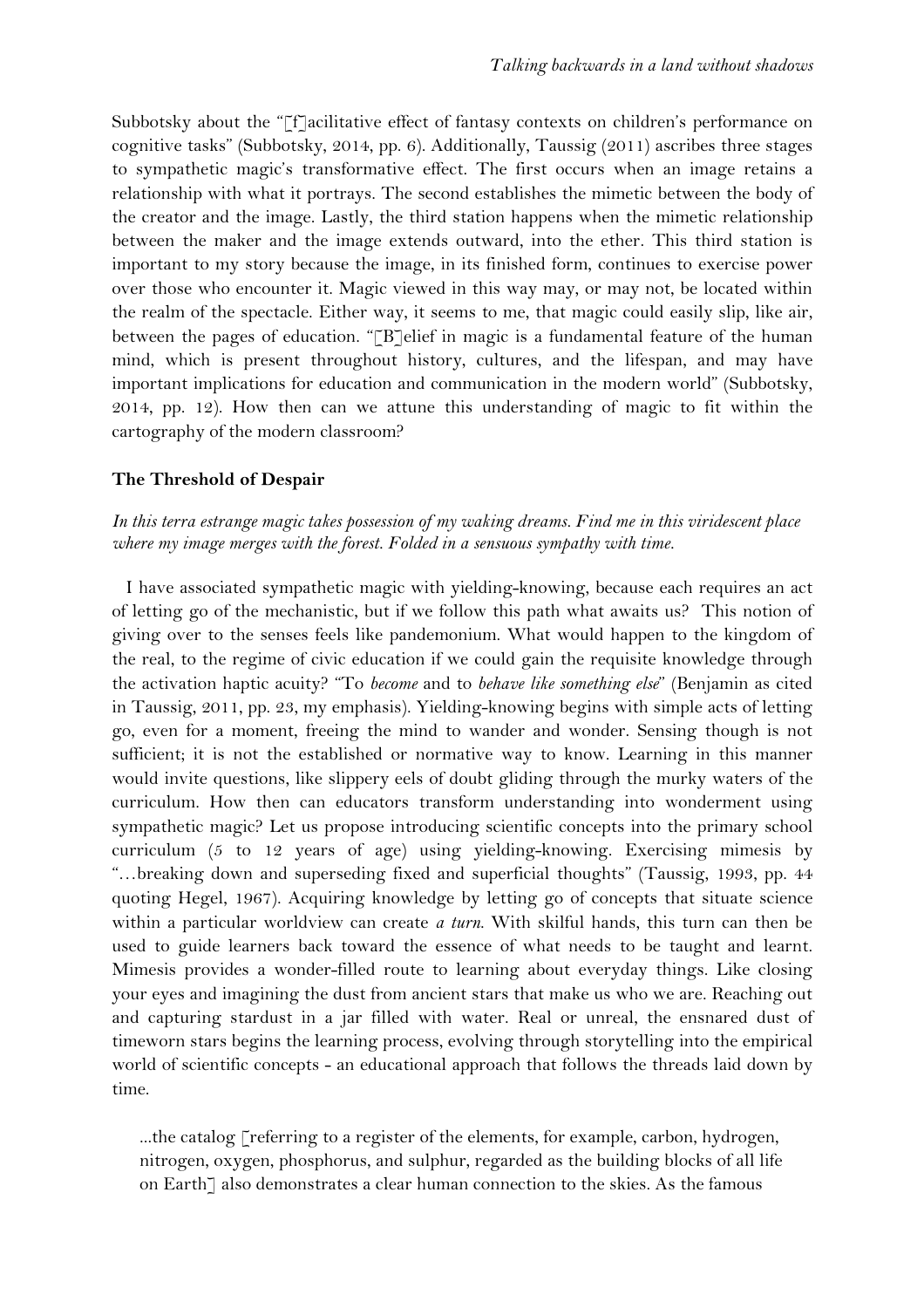astronomer, Carl Sagan said, "we are made of starstuff" Many of the atoms which make up your body were created sometime in the distant past inside of stars, and those atoms have made long journeys from those ancient stars to you. (Hail Science, 2017).

There it lies, waiting, furled within the spell cast by the Alchemists and Magicians of history, imagination and scientific knowledge entwined. Even Sir Isaac Newton in his writing, Opticks (1730), accorded seven colours to the rainbow in line with the seven notes of the octave. This similitude emphasises Newton's foundational belief in "the ancient Pythagorean doctrine of cosmic harmony" (Henry, 2008, pp. 3). Our human impulse to be more than just oneself, to exist in relation to the Other, requires a sentient world where correlating musical notes with the colours of the rainbow releases the imagination to drift amongst the hues and tones of understanding. No charts delineate this territory. This unmapped land proffers an ideal place for learning, and in our waking dreams, we may discover an alternative curriculum.

We spend a third of our lives in thought unrelated to present tasks, and spontaneous thought seems to be as necessary to semantic memory function as sleep. It has been found to be crucial in emotional processing and decision making, and it should be viewed as an essential part of human cognition. (Eschenhofer, 2011, pp. 167).

# *In my empyrean dream, I am braiding you this story. The things that we hold fast envelop more than meaning in their grip. That memories require a letting go and cleaving to, like the breath of the ancestors who form the ancient Kauri forests of our dense and knotted existence. I call this magic*.

It has been said that "[m]agic is seen as a false or failed science, and its primary flaw is its assumption that the world of reality functions according to the same principles as our thoughts" (Rosengren, Johnson & Harris, 2000, pp. 2). Fluid and unpredictable, thoughts are difficult to categorise into their constituent parts. We, therefore, perpetuate a cauterising of the imagination in case this mercurial infection should spread.

Dias and Harris (1988, 1990) reported that embedding a logical task within the make-believe imaginary context improved 4- and 6-year-old children's ability to make correct logical inferences from counterfactual premises, as compared with the tasks presented within a normal, matter-of-fact context. (Subbotsky, 2014, pp. 6).

Thought's, radiating outward like spells, are capable of conjuring comprehension from our senses and understanding from daydreams. "The explanation of magic must be as rich and as vivid as the phenomena itself. It must hang on the twin pegs of description and explanation and sway from one to the other" (Glucklich, 1997, pp. 235). With imagination rubbing the flesh of knowledge raw, I offer you my second story - recalling the magic of clouds.

*In this waking dream, I am simultaneously self and other — United with the wind in a long sigh that crosses the threshold of despair.*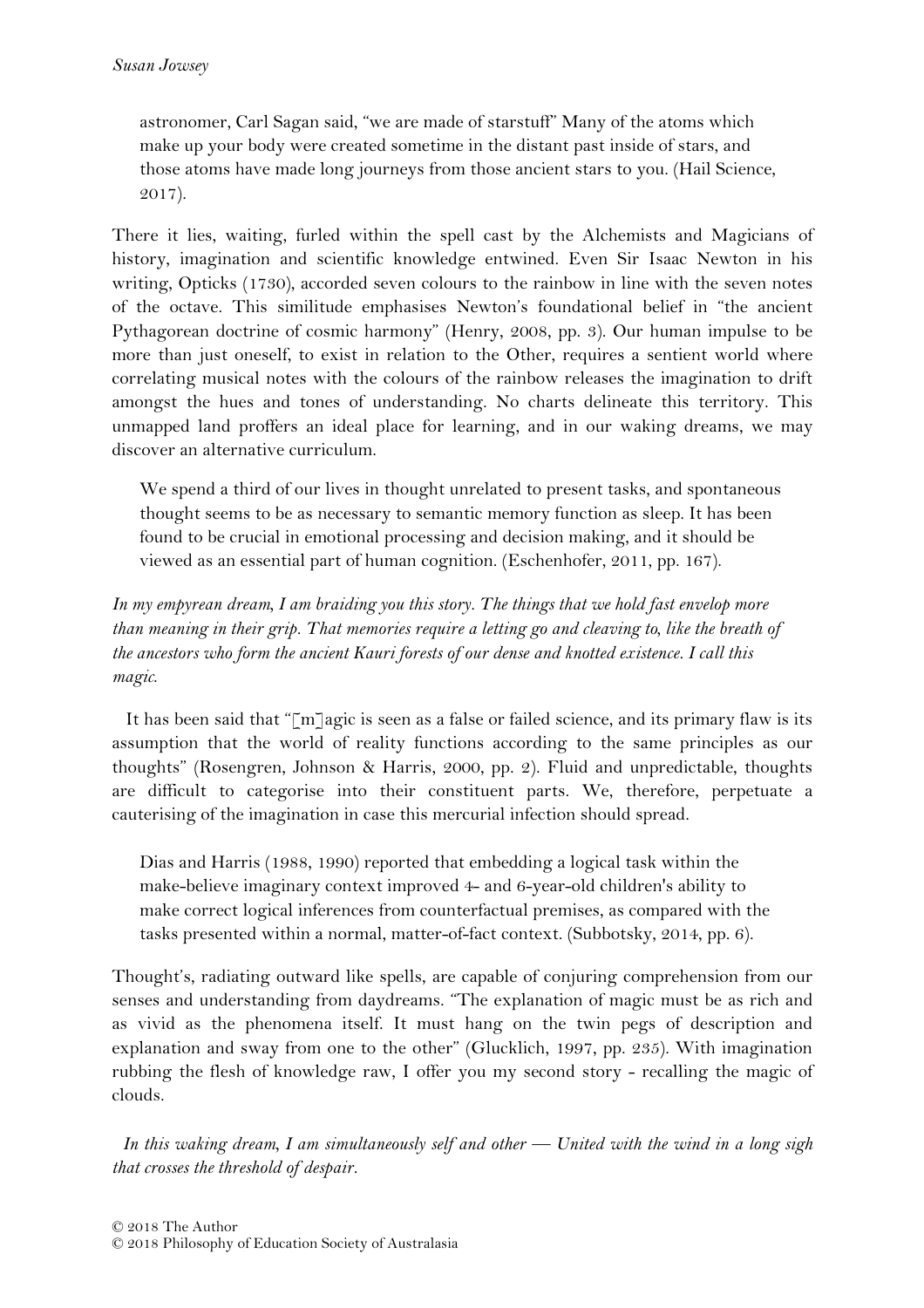## **My Personal Cloud: The Second Story**

# *I have unpicked this filament. In the unspooling, magic's breath, cupped inside the palms of our joined hands, unfurls.*

In 2016, a multidisciplinary team, initially comprised of three air quality scientists and the F4 Collective (of which I am a founding member) shaped a number of participatory projects for primary school children living in west Auckland, My Personal Cloud was one. The question of how to engage children in thinking about air quality required due consideration, after all, what is air? It has mass and weight while being nebulous and unfixed. It has no colour nor smell; it is unseen.



**Figure 1***: Video Still (from a one-second portrait) My Personal Cloud 2016.* © [F4 Collective].

One year before My Personal Cloud in 2015, the historic Paris Agreement on climate change was signed by nations from across the globe. The Paris accord signalled international recognition of the impacts that our warming planet is, and will continue to have, on the animate and inanimate world we inhabit. From a human perspective our young, the children of this planet will increasingly be the most vulnerable to anthropogenic climate change (The United Nations Framework Convention on Climate Change, 2017). What maps can we devise to aid our navigation of these flooding waters? I suspect not maps that depend on true north, with a meridian line that divides us. These maps will need to be reversible, skin touching skin, (the welkin reaching down, entering our lungs and touching our very core) sensory maps.

Allegorical maps predate the development of imperial cartography. Though numerous, few are more famous than the seventeenth century metaphoric *Carte du pays de Tendre* of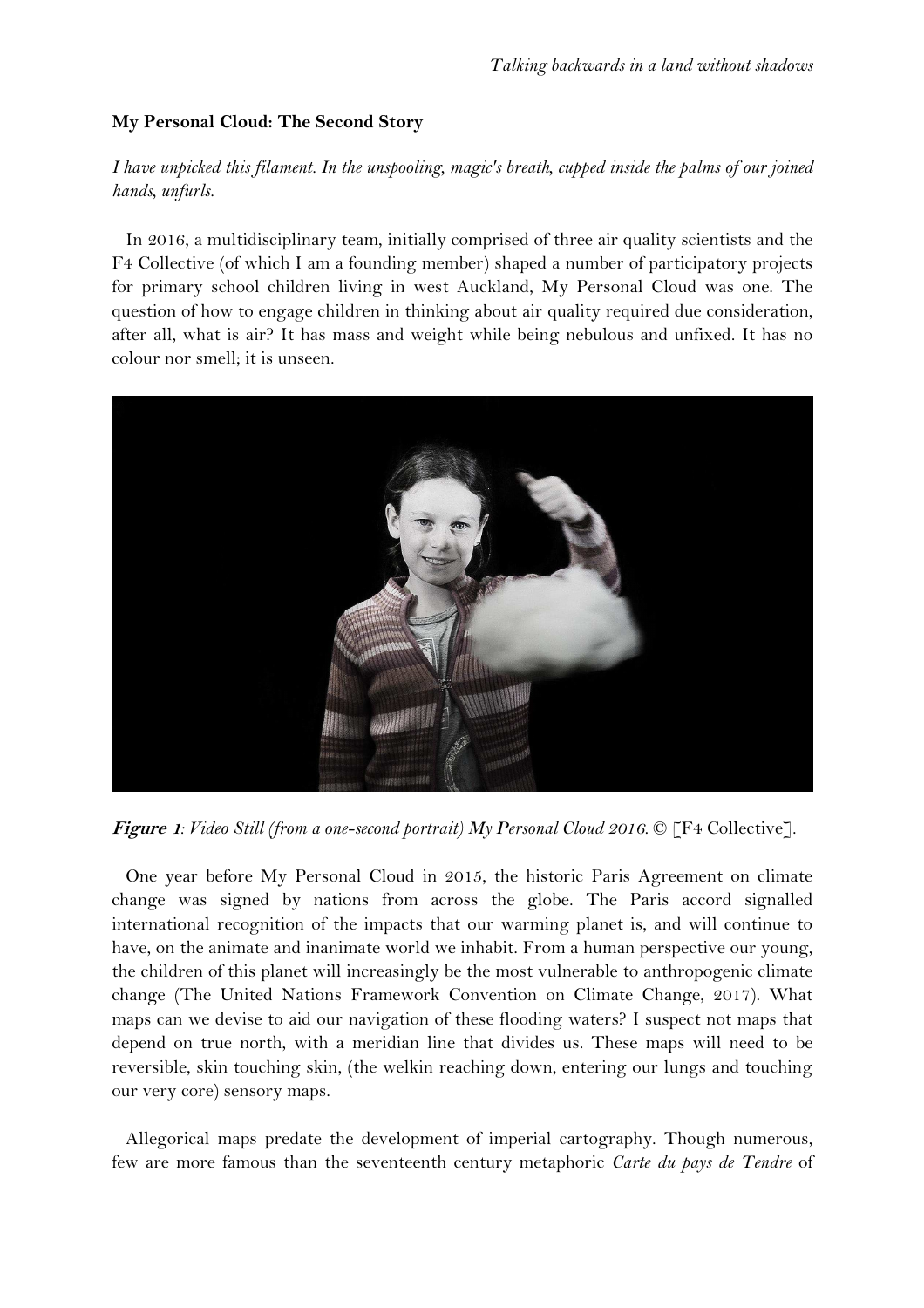Madelaine de Scudéry. These maps of love hint at the subversive potential for images of territories to disclose the likeness of terra sentient (this *feeling-land*). However, I am not suggesting a cartography drawn from map-lines, a two-dimensional imitation of the earth, though it would be sufficient for the creation of sympathetic magic. I am hungry for more than an impression; I desire a kinaesthetic map. A recording of the tactile passage of time more in keeping with the fluid nature of the essential substance that supports our cohabitation, the air we breathe. "...the haptic involves a sense of reciprocity. ...Conceived as such a pervasive enterprise, the haptic sense actually can be understood as a geographic sense in a global way" (Bruno, 2002, pp. 254).

## **The Colour Green**

# *Reciprocity, this breathing in and out, requires a kinship of enchantment, a visceral to and fro between the border of life and death.*

My Personal Cloud enfolds a human history captured in haptic interactions, a threedimensional topographic map of emotions (Bruno, 2002). Scientific knowing seeping in through the haptics of smell, this wondrous touching and being touched by scent. Diana Young (2005) in her essay The Smell of Greenness: Cultural Synaesthesia in the Western Desert, discusses the interwoven correspondence of our perceptions. The colour green and the analogous smell of the land after rain creates a colourised scent that inhabits the body. "The greenness - odour synaesthetic correspondence underpins fundamental concepts about the creation of time and the nature of personhood" (Young, 2005, pp. 73). The coiling of senses, suggests Young, establishes a mimetic form of synaesthesia. Coupling sensory experiences constitutes a sentient map-making, the navigation of which facilitates a crossing over of body and land, the passage of one into the another. Smell being that indefinable essence which escapes from matter (Howes, 1987, Gell, 1998). With smell, the olfactory epithelium stimulates electrical impulses connected to the limbic system triggering emotional responses and initiating memories.

Smells are thus ideally suited to expressing the notions of contagion or action at a distance. And the reason for this, … is that they are always 'out of place', forever emerging from things, that is, crossing boundaries. In this respect, smells are much like the subjects of passage rituals: they "cannot be defined in static terms." (Turner, 1967 cited in Howes, 1987, pp. 408).

## **A Sensory Balm**

*In this state of cleaving to and a letting go I unclasp these last traces of you, the nucleus of your memory concealed within the exhalation of my breath.* 

Standing on the rooftop of Te Uru Waitakere Contemporary Gallery, situated on the rim of the Manukau Harbour, the Waitakere Ranges at its back, the city of Auckland (New Zealand's largest city) sprawling below, a group of nine-year-old school children draw breath. Using their noses to sniff for memories. Handling tiny bottles filled with common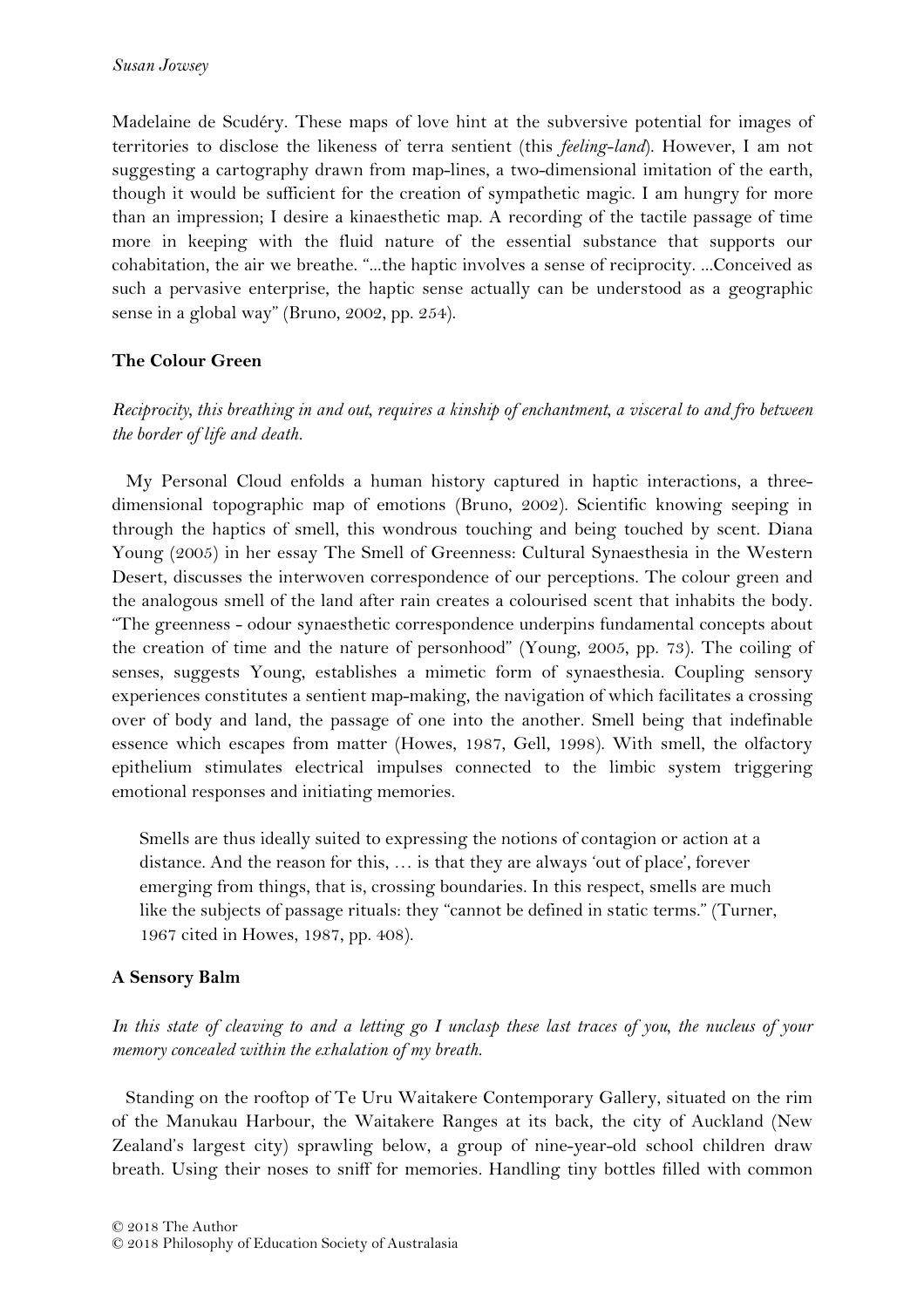smells, they call out names for material substances whose essence is released as odour. In this liminal state of sensing, air is transformed (in part) from abstraction to narrative. Air, invited in as scent, expands outward as sensory journey. Returning to the education space adjoining the gallery the students talk about the atmosphere, their collective imaginations taking hold. Proceeding to make, their hands manipulate materials envisioned as metaphors for air. Organic sheep's wool donated by a local business is the matter from which they fashion their personal clouds. Encircling their simple cardboard armatures with feathery fleece, every cloud becomes a manifestation of its creator. The process of constructing emplaces the maker within a tangle of affective experiences (Pink, 2017). The child's sense of the incorporeal nature of clouds, their voluminous size, and ceaseless motion, the depth of the heavens, is reconfigured. A "sensuous sense of the real" (Taussig, 1993, pp. 16) these mimetic clouds settle into the personal space of the child, they embrace the unknowable.

To get hold of something by means of its likeness. Here is what is crucial in the resurgence of the mimetic faculty, namely the two-layered notion of mimesis that is involved - a copy or imitation, and a palpable, sensuous, connection between the very body of the perceiver and the perceived. (Taussig, 1993, pp. 21).

The clouds swathed together suspended from the roof of the gallery became effigies clustered copies, forming shadowy banks, altering the makers understanding, the physical environment and the audience. Magic made manifest; it's transformative power emanating through interconnections, secret sympathies entwining maker, imitation, site and the other their effect spooling out beyond the confines of the gallery, uniting the "viewer with the viewed" (Taussig, 1993, pp. 24) in a sensuous embrace. Correspondence between the vagueness of air and the fathomable topography of the hand-made creates a visceral, tactile way of knowing. Sympathetic magic (imitation and contagion) threads through the mimetic object, inhaling power from its source, the enigmatic air that envelops us. These child-sized clouds levitate above the harsh, ostensibly concrete space. This human-made environment is angular; it reverberates with a brassy din. Introducing the clouds into this cornered landscape altered the acoustic territory, absorbing sound, and softening the visual field, enticing the outside in. Teenagers, strangers in this land, began to meet after school in the gallery sitting with their friends under this imitation sky. Visitors to this new world came and stayed, to such an extent that the gallery positioned bean bags so that people could lie back and look up. Inhabitation, a dwelling-in, transformed a sterile place. Contagion, released from the floating assembly, yielded an aural landscape which digested sound, the inherent noisiness of the material world dissipated in silence. A sensory balm, borne from imitation, altered the physical and metaphysical environment creating a felt relationship. These drifting miniatures, cloud allegories, spoke of subject and object, self and other, of sciences instrumental dialogic and the ineffable power of nature. As archetypes, they opened up the narrative space of meaning. Taussig (1993) discussing Walter Benjamin draws on a small piece of text located in Benjamin's writing Berlin Childhood Around 1900, that speaks of the mimetic properties of clouds.

I did what I had to do to gain a foothold in life. Early on, I learned to disguise myself in words, which really are clouds. The gift of perceiving similarities is, in fact,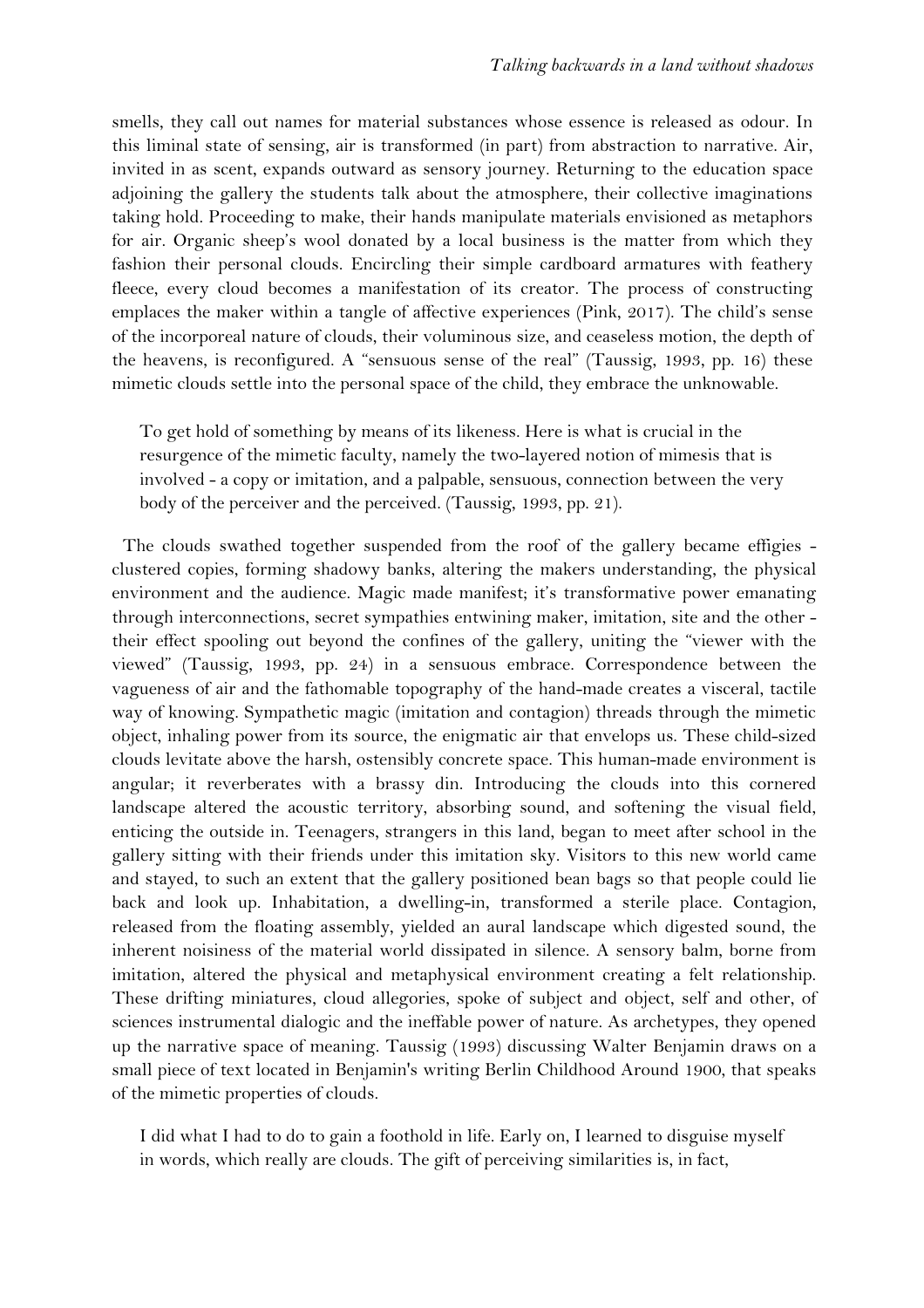nothing but a weak remnant of the old compulsion to become similar and to behave mimetically. (Taussig, 1993, pp. 95).

## **Folding, Pulling Apart, and Knitting Into**

The clouds gathered in multiples reinforced the participatory nature of the project. Alone, one might hold wonder hovering above a bed or classroom desk but massed they are so much closer to the original, highlighting the potency of interrelatedness. Secreted within the clouds are other forms of sympathetic magic, for example, poiesis. The act of making something born of the hand, while playful and evocative, is also a yielding-knowing. Each object different in form seals within itself a giving up, a yielding to the air through the act of assembling its likeness. This is a sensory language, not a verbal one. Learning to form and construct the armature and to bind it with wool required a level of dexterity. Many of the clouds were loosely woven and unstable, apt to come adrift. This lack of perceived ability to make a 'sound' object, a solid copy, was one of the most beautiful aspects of the mimetic. Unconsciously the children mirrored of the 'true' nature of clouds, their constantly moving form. "Sometimes clouds are very unruly. They appear to be a little of this and a little of that" (Spaceplace, 2018).

Milky bonds of attraction, borne along on the earth's atmosphere, clouds call forth a sensuous knowing; folding, pulling apart, knitting into, twisting, squeezing, impelling, and coercing. Activating materials in a mirroring of the original transform's haptic exploration into scientific understanding. "The air, once the very medium of expressive interchange, would become an increasingly empty and unnoticed phenomenon, displaced by the strange *new* medium of the written word" (Abrams, 1996, pp. 254). An intersubjective conversing, a contagion that begins as a breath of air and winds itself into a material conversation through the touch of tiny hands. Forming and reforming meaning through a sensory narration that conjures strange places within which to dwell, in opposition to "…a directional, nonreversible view of history [that] implies a past in which contemporary technologies and social arrangements were less strongly developed" (Thomas, 2014, pp. 18).

*Unpicking the map of time so carefully crafted under the scrutinising eye of the cartographer. Breathing in as I talk, I am speaking backwards, filling up with the world, as both an object and a subject.* 

Drawing inward an imperial European history that has determinedly placed humans at its centre. Unspeaking the words that have been spoken, untying this history in a magic reversal. Achieving this may require a darker form of sympathy for one who speaks backwards is casting a spell, unbuttoning the sea from the land, letting go. Filling the world with shadows where written words loosen their suzerain hold over knowledge - words, map-lines, histories all running backwards. "This landscape of shadowed voices, these feathered bodies and antlers, and tumbling streams - these breathing shapes are our family, the beings with whom we are engaged, with whom we struggle and suffer and celebrate" (Abram, 1996, pp. ix).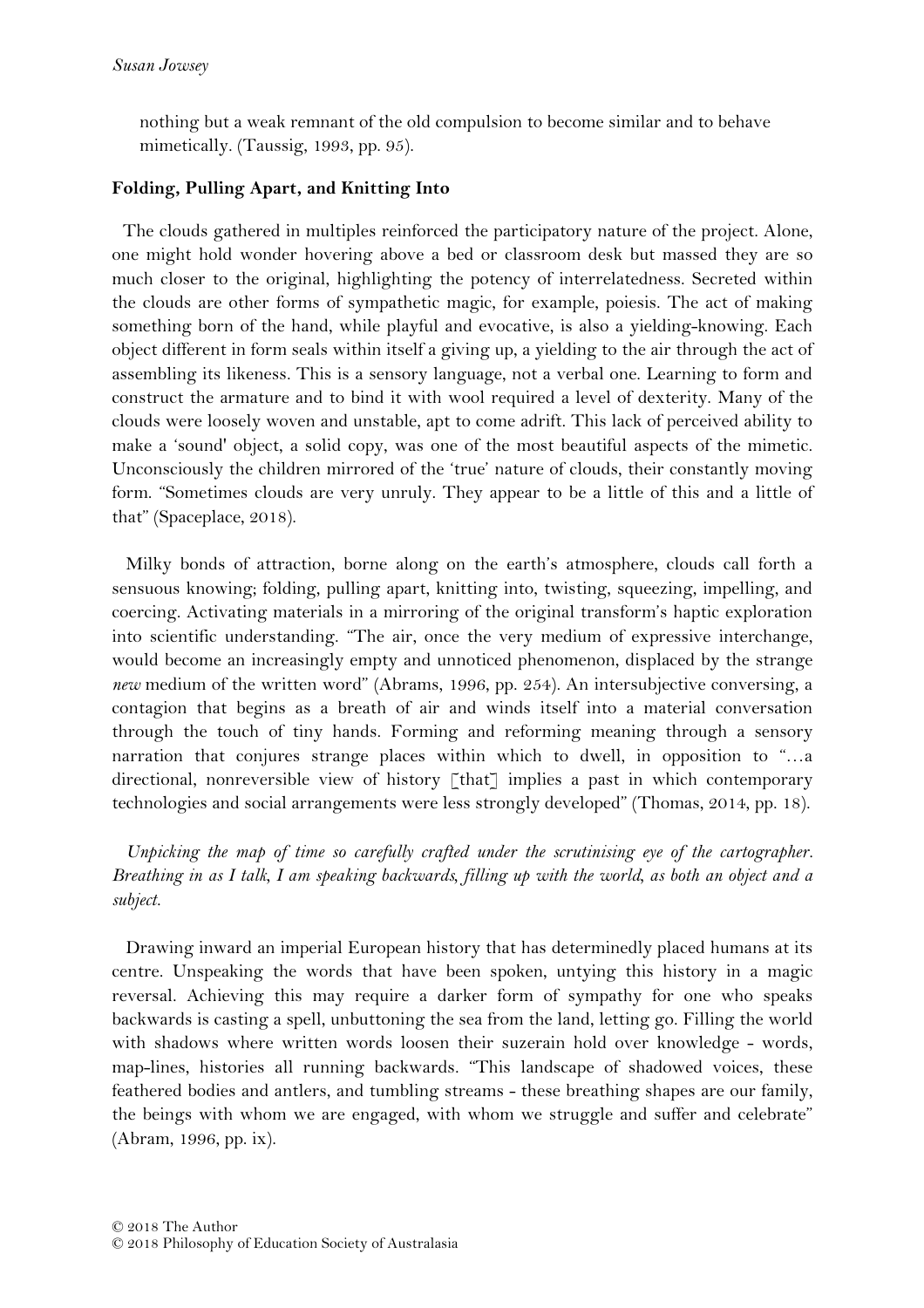### **Conclusion**

Though not journeys end, this terrain where "shadowed voices" (Abram, 1996, pp. ix) whisper seems a good place to rest awhile and consider. The movement of beliefs through history, a slow excoriation, the scraping of skin from the surface of knowing. Searching for certainty that adheres to the rules of quantifiable empirical testing serves some well. However, beyond the boundaries of measuring and observing lies the imagination, vital in this empirical world. The ability to postulate scenarios as complex as the Big Bang Theory, which attempts to explain the existence of the Universe, requires imagination. The filaments of knowledge, endlessly knotting, form a tangled knowing. In 2018 cosmological researchers posited "…the hypothesis that the Big Bang was actually a bounce preceded by a long period of contraction" (Wolchover, 2018). Part of this matted world is mimesis, a repeating rather like a pattern that forms on the membrane of knowledge. This incessant recovering "...not similar to something, but just *similar*" (Caillois, 1984, pp. 30) opens a chink within which we can wedge magic. Learning is not an easy task, it takes forever until the last breath, and when that breath has ceased, it is picked up by another. Like the Big Bang Theory starting as an expansion and now taking the form of a contraction - the exhalation and inhalation of a Universe. Eternally tugging at the edge of time we are wandering in a dreamlike waking state. Voyages undertaken in daydreams have been regarded as a slippage from reality, however, we now find that these journeys facilitate semantic memories necessary for everyday knowledge acquisition. That letting go, may bring us closer to the essence of what we need to comprehend. Perceiving coexistence is not the prerogative of the eyes, touching and being touched gives sound to colour. This recourse to the sensorium offers us a means to situate the landscape of education within the unfamiliar and the curious. Connecting the self to the cosmos through simple acts that bear traces of wonder. Magic conveyed through secret sympathies, necessitates an "...unstoppable merging of the object of perception with the body of the perceiver" (Taussig, 1993, pp. 24). Casting spells in a land without shadows.

*In early 1837 I arrived here, inside the belly of a dream, and when I die, I will return to the air from which I was born, fragments of stardust, this is our story.* 

### **References**

Abrams, D. (1996). The spell of the sensuous. Pantheon, New York.

Albahari, M. (2014). Alief or belief? A contextual approach to belief ascription. Philosophical Studies, 167(3), 701-720.

Bruno, G. (2002). Atlas of emotion: Journeys in art, architecture, and film. Verso.

Caillois, R., & Shepley, J. (1984). Mimicry and legendary psychasthenia. October, 31, 17-32.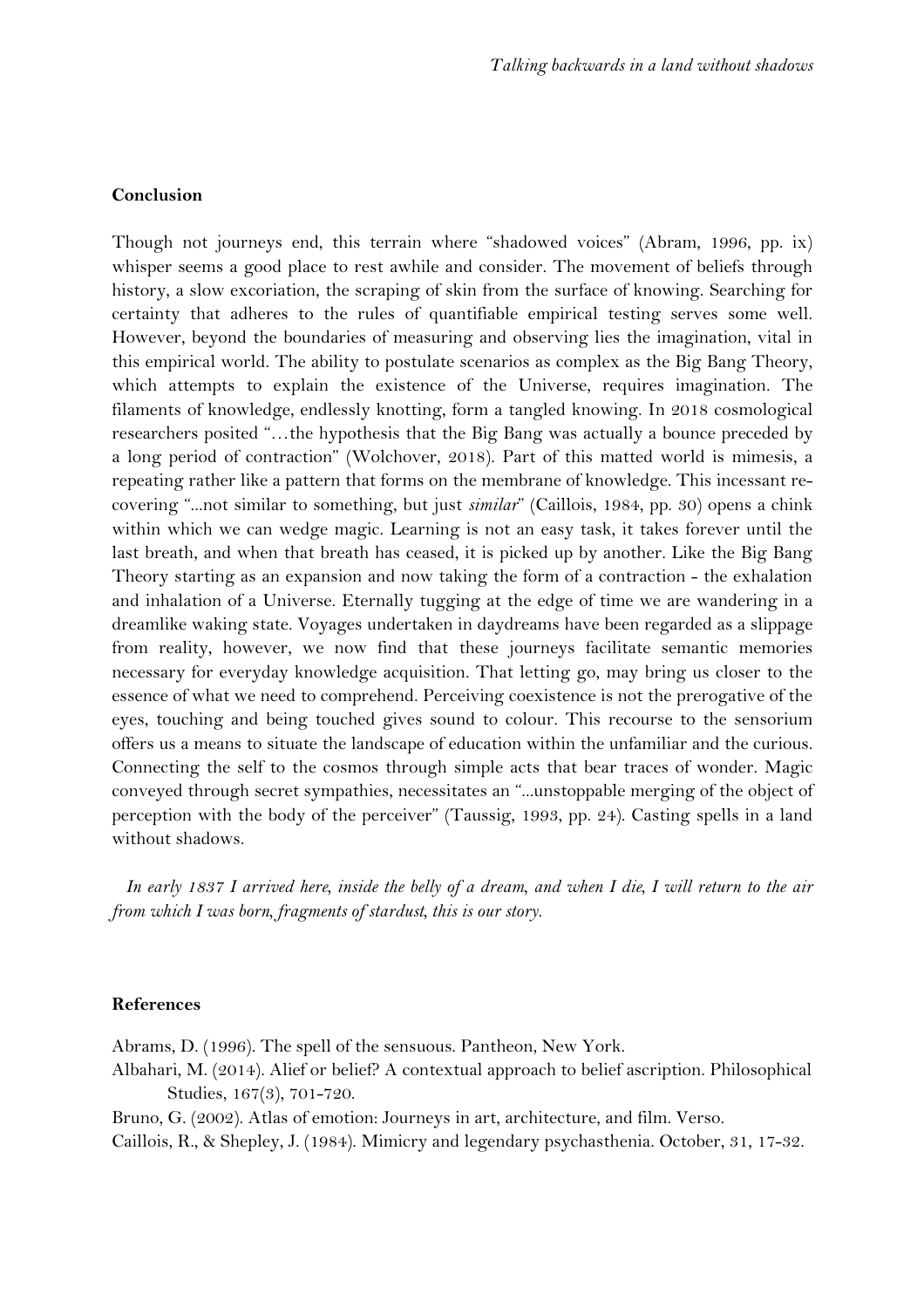- Cavendish, M. (1666) The Description of a New World. Called the Blazing World. [Adobe Digital Editions version]. Retrieved from http://www.gutenberg.org/ebooks/51783
- Classen, C. (2005). The witch's senses: Sensory ideologies and transgressive femininities from the Renaissance to modernity. (pp.70-84). Empire of the senses: The sensual culture reader. Berg.
- Cruikshank, J. (2014). Do glaciers listen? Local knowledge, colonial encounters, and social imagination. ubc Press.
- Echenhofer, F. (2011). Ayahuasca shamanic visions: Integrating neuroscience, psychotherapy, and spiritual perspectives. In B. Stafford (Ed.), A Field Guide to a New Metafield: Bridging the Humanities-Neurosciences Divide. (pp.153-203). University of Chicago Press.
- Erickson, K. (2018). Unscramble the Clouds. [Website]. Retrieved from NASA Spaceplace: https://spaceplace.nasa.gov/cloud-scramble/en/
- Foucault, M. (1970). The Order of Things: An Archaeology of the Human Sciences. Pantheon Books.
- Frow, J. (2001). A pebble, a camera, a man who turns into a telegraph pole. Critical Inquiry, 28(1), 270-285.
- Gell, A. (1998). Art and agency: an anthropological theory. Clarendon Press.
- Gendler, T. S. (2008). Alief in action (and reaction). Mind & Language, 23(5), 552-585
- Glucklich, A. (1997). The end of magic. Oxford University Press.
- Hail Science. (2016). Cosmic Dust Demystified. [Website]. Retrieved from https://hailscience.com/2016/09/26/cosmic-dust-demystified/
- Hail Science. (2017). The elements of life mapped across the Milky Way by SDSS/APOGEE. [Website]. Retrieved from https://hailscience.com/2017/01/05/the-elements-of-life-mapped-across-the-milkyway-by-sdssapogee/
- Harley, J. B. (1989). Deconstructing the map. Cartographica: The international journal for geographic information and geovisualization, 26(2), 1-20.
- Henry, J. (2008). The fragmentation of Renaissance occultism and the decline of magic. History of science, 46(1), 1-48.
- Herva, V. P. (2010). Maps and magic in Renaissance Europe. Journal of Material Culture, 15(3), 323-343.
- Howes, D. (1987). Olfaction and transition: an essay on the ritual uses of smell. Canadian Review of Sociology/Revue canadienne de sociologie, 24(3), 398-416.
- Ingold, T. (2011). Being alive: Essays on movement, knowledge and description. Routledge.
- Ingold, T. (2016). Lines: a brief history. Routledge.
- Marks, L. U., & Polan, D. (2000). The skin of the film: Intercultural cinema, embodiment, and the senses. Duke University Press. Retrieved from https://ebookcentral.proquest.com
- Maurette, P. (2018). The Forgotten Sense: Meditations on Touch. University of Chicago Press.
- Mode, P. J. (2015). Persuasive cartography: the PJ Mode collection. Ithaca, N.Y.: Cornell University Library, Division of Rare & Manuscript Collections. Retrieved from http://persuasivemaps.library.cornell.edu/